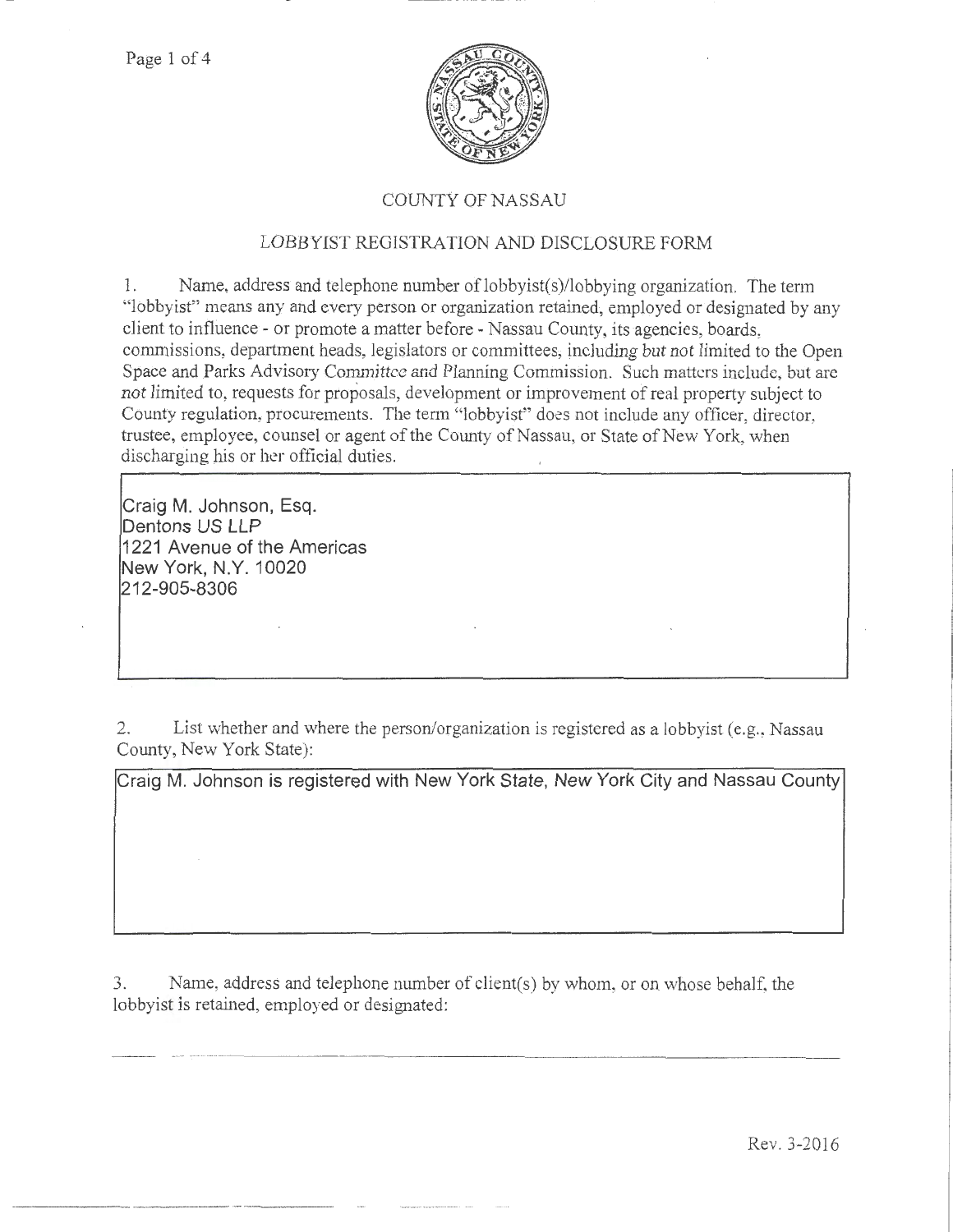Uber Technologies, Inc. 1455 Market Street 4th Floor San Francisco, CA 94103 <sup>~</sup>15-986-2104

4. Describe lobbying activity conducted, or to be conducted, in Nassau County, and identify client(s) for each activity listed. See page 4 for a complete description of lobbying activities.

Meetings, conferences and communications related to or concerning for-hire vehicle industry, transportation industry and/or technology industry.

5. The name of persons, organizations or govermnental entities before whom the lobbyist expects to lobby:

Nassau County Executive, Nassau County Legislature, Nassau County T.L.C.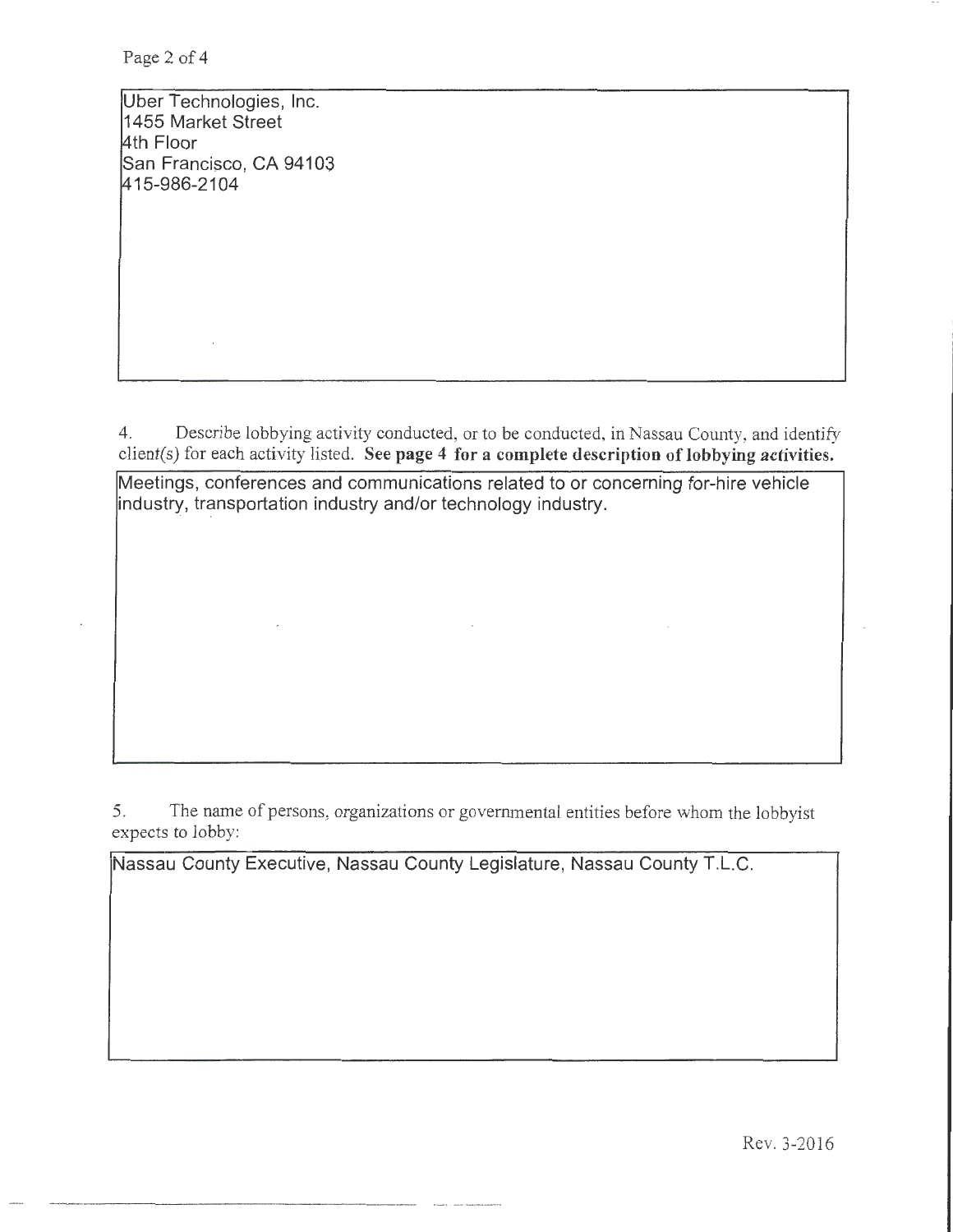6. If such lobby ist is retained or employed pursuant to a written agreement of retainer or employment, you must attach a copy of such document; and if agreement of retainer or employment is oral, attach a written statement of the substance thereof. If the written agreement of retainer or employment does not contain a signed authorization from the client by whom you have been authorized to lobby, separately attach such a written authorization from the client.

7. Within the previous year, has the lobbyist/lobbying organizatiou or any of its corporate officers provided campaign contributions pursuant to the New York State Election Lawto the campaign committees of any of the following Nassau County elected officials or to the campaign committees of any candidates for any of the following Nassau County elected offices: the County Executive, the County Clerk, the Comptroller, the District Attorney, or any County Legislator? If yes, to what campaign committee? If none, you must so state:

**None** 

I understand that copies of this form will be sent *to* the Nassau County Department of Information Technology ("IT") to be posted on the County's website.

I also understand that upon termination of retainer, employment or designation I must give written notice to the County Attorney within thirty (30) days of termination.

VERJFICATION: The undersigned affirms and so swears that he/she has read and understood the foregoing statements and they are, to his/her knowledge, true and accurate.

The undersigned further certifies and affirms that the contribution(s) to the campaign committees listed above were made freelv and without duress. threat or any promise of a governmental benefit or in exchange for any benefit or remuneration.

 $\overline{y}$ Dated:  $1/5$  /  $/7$  Signed:

CRAIG M. Johnson<br>Principal

Print Name:

Title: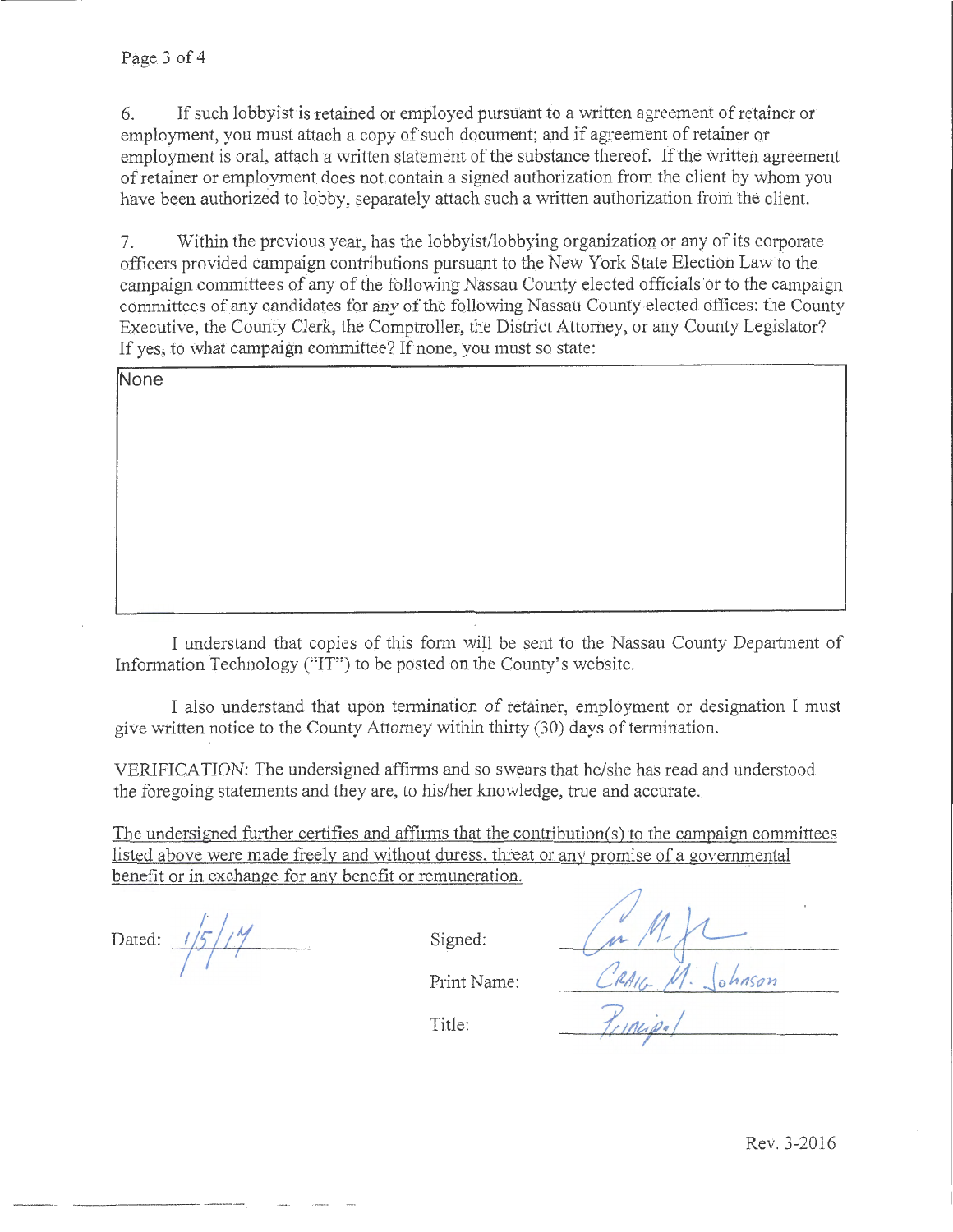**The term lobbying shall mean any attempt to influence:** any determination made by the Nassau County Legislature, or any member thereof, with respect to the introduction, passage, defeat, or substance of any local legislation or resolution; any determination by the County Executive to support, oppose, approve or disapprove any local legislation or resolution, whether or not such legislation has been introduced in the County Legislature; any determination by an elected County official or an officer or employee of the County with respect to the procurement of goods, services or construction, including the preparation of contract specifications, including by not limited to the preparation of requests for proposals, or solicitation, award or administration of a contract or with respect to the solicitation, award or administration of a grant, loan, or agreement involving the disbursement of public monies; any determination made by the County Executive, County Legislature, or by the County of Nassau, its agencies, boards, commissions, department heads or committees, including but not limited to the Open Space and Parks Advisory Committee, the Planning Commission, with respect to the zoning, use, development or improvement of real property subject to County regulation, or any agencies, boards, commissions, department heads or committees with respect to requests for proposals, bidding, procurement or contracting for services for the County; any determination made by an elected county official or an officer or employee of the county with respect to the terms of the acquisition or disposition by the county of any interest in real property, with respect to a license or pemrit for the use of real property of or by the county, or with tespect to a franchise, concession or revocable consent; the proposal, adoption, amendment or rejection by an agency of any rule having the force and effect of law; the decision to hold, timing or outcome of any rate making proceeding before an agency; the agenda or any determination of a board or commission; any determination regarding the calendaring or scope of any legislature oversight hearing; the issuance, repeal, modification or substance of a County Executive Order; or any determination made by an elected county official or an officer or employee of the county to support or oppose any state or federal legislation, rule or regulation, including any determination made to support or oppose that is contingent on any amendment of such legislation, rule or regulation, whether or not such legislation has been formally introduced and whether or not such rule or regulation has been formally proposed.

**The term "lobbying" or "lobbying activities" does not include:** Persons engaged in drafting legislation, rules, regulations or rates; persons advising clients and rendering opinions on proposed legislation, rules, regulations or rates, where such professional services are not otherwise connected with legislative or executive action on such legislation or administrative action on such rules, regulations or rates; newspapers and other periodicals and radio and television stations and owners and employees thereof, provided that their activities in connection with proposed legislation, rules, regulations or rates are limited to the publication or broadcast of news items, editorials or other comment, or paid advertisements; persons who participate as witnesses, attorneys or other representatives in public rule-making or rate-making proceedings of a County agency, with respect to all participation by such persons which is part of the public record thereof and all preparation by such persons for such participation; persons who attempt to influence a County agency in an adjudicatory proceeding, as defined by§ 102 of the New York State Administrative Procedure Act.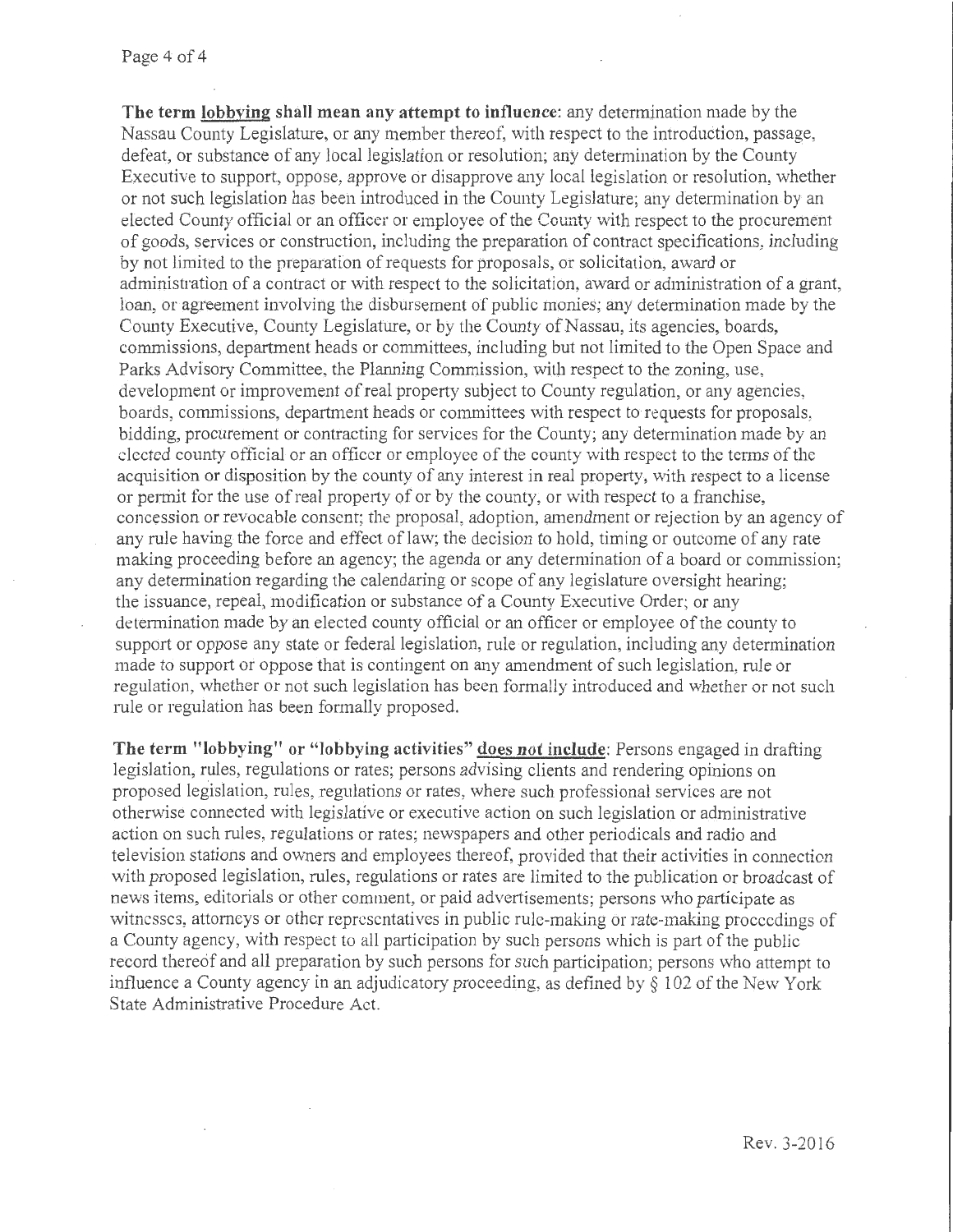

Craig M. Johnson **Principal** 

craig.johnson@dentons.com D +1 212 905 8306

Dentons US LLP 1221 Avenue of the Americas New York, NY 10020-1089 United States

大成 Salans FMC SNR Denton McKenna Long dentons.com

December 27, 2016

Josh Gold Uber Technologies, Inc. 636 West 28th Street New York, N.Y. 10001

Re: NY Government Affairs

Dear Mr. Gold:

This letter will serve as an agreement whereby Dentons US LLP will continue to provide government affairs representation to Uber Technologies, Inc., commencing January 1, 2017, and continuing through and including July 31, 2017. Compensation shall be \$8,500 per month, plus reasonable expenses and disbursements. As such services may include "lobbying activity" under the State Lobbying Act, a copy of this letter will be filed with the Joint Commission on Public Ethics.

We look forward to continuing our representation on your behalf.

Very truly yours,

Dentons US, LLP Bv:

Craig M. Johnson

Accepted and Agreed:

By: Justin Kintz Title: Head of US Public Affairs

Date: 12/31/16

101991445\V-2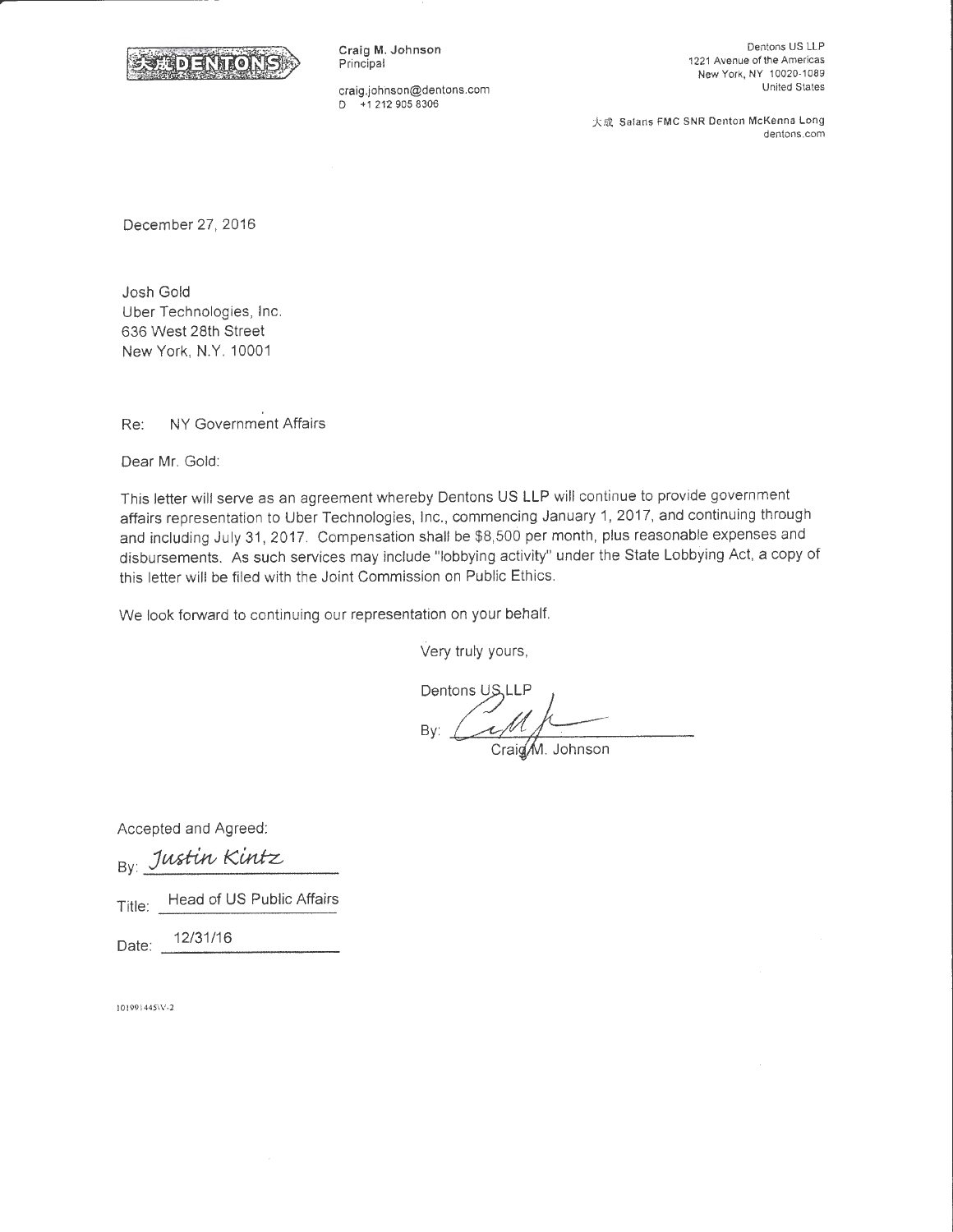

Craig M. Johnson Principal

craig.johnson@dentons.com D +1 212 905 8306

Dentons US LLP 1221 Avenue of the Americas New York, NY 10020-1089 United States

大成 Salans FMC SNR Denton McKenna Long dentons.com

January 3, 2017

Justin Kintz Uber Technologies, Inc. 1455 Market Street, 4th Floor San Francisco, CA 94103

Re: Authorization Letter

Dear Mr. Kintz:

This letter confirms that in connection with, and as part of, its agreement to provide government affairs services and counsel in New York State, Dentons US LLP also provides Uber Technologies, Inc. ("Uber") with government affairs services and counsel with respect to Nassau County and is hereby authorized to appear on behalf of Uber before any of Nassau County's government entities, organizations and the persons employed thereof, effective nunc pro tunc January 1, 2017 and ending July 31, 2017.

We look forward to continue working with you.

Very truly yours,

Dentons US LLP

Bv:

Craig M. Johnson Principal

ACCEPTED & AGREED:

By Justin Kintz

Title: Head of US Public Affairs

Date: 1/5/2017